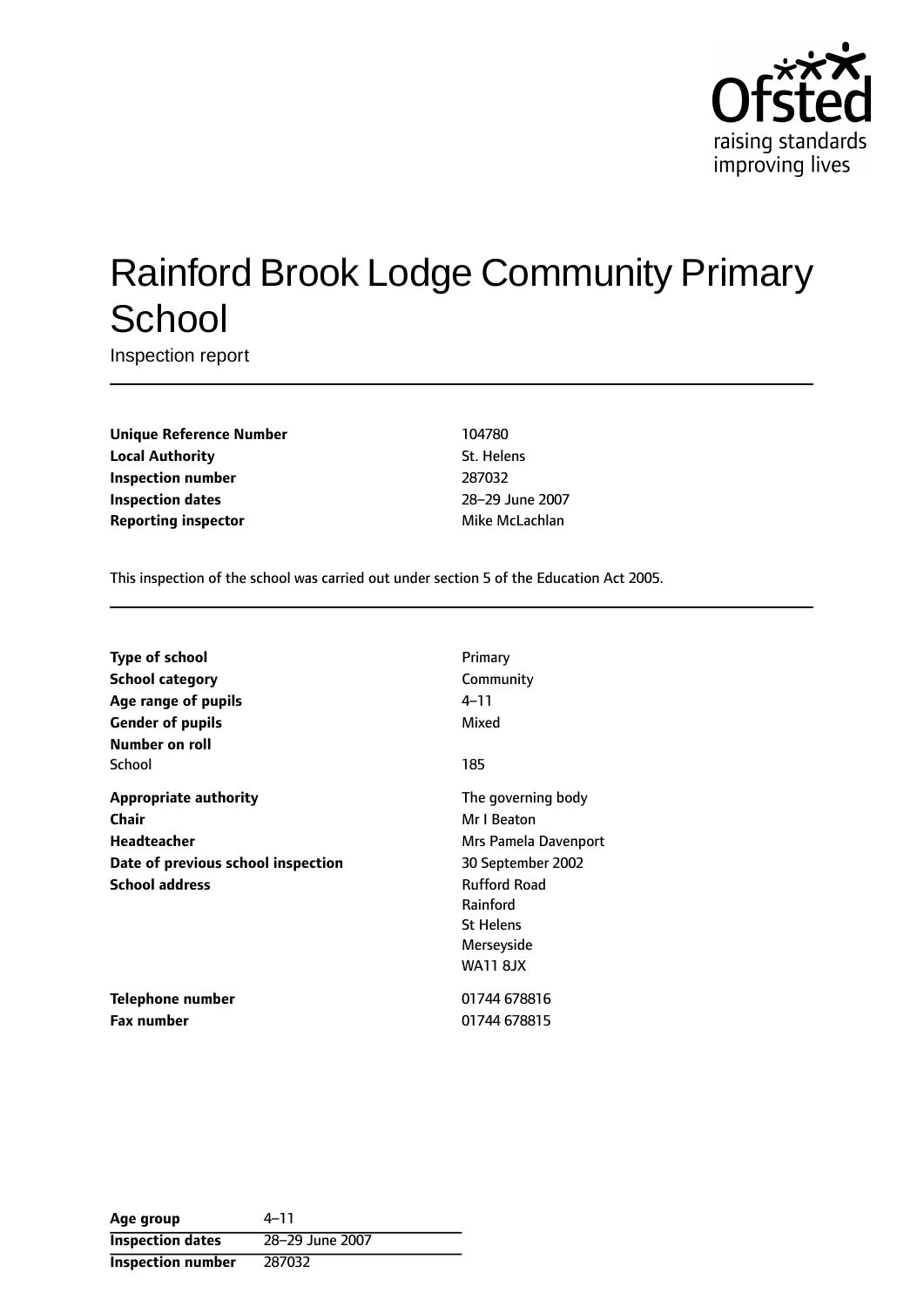© Crown copyright 2007

.

#### Website: www.ofsted.gov.uk

This document may be reproduced in whole or in part for non-commercial educational purposes, provided that the information quoted is reproduced without adaptation and the source and date of publication are stated.

Further copies of this report are obtainable from the school. Under the Education Act 2005, the school must provide a copy of this report free of charge to certain categories of people. A charge not exceeding the full cost of reproduction may be made for any other copies supplied.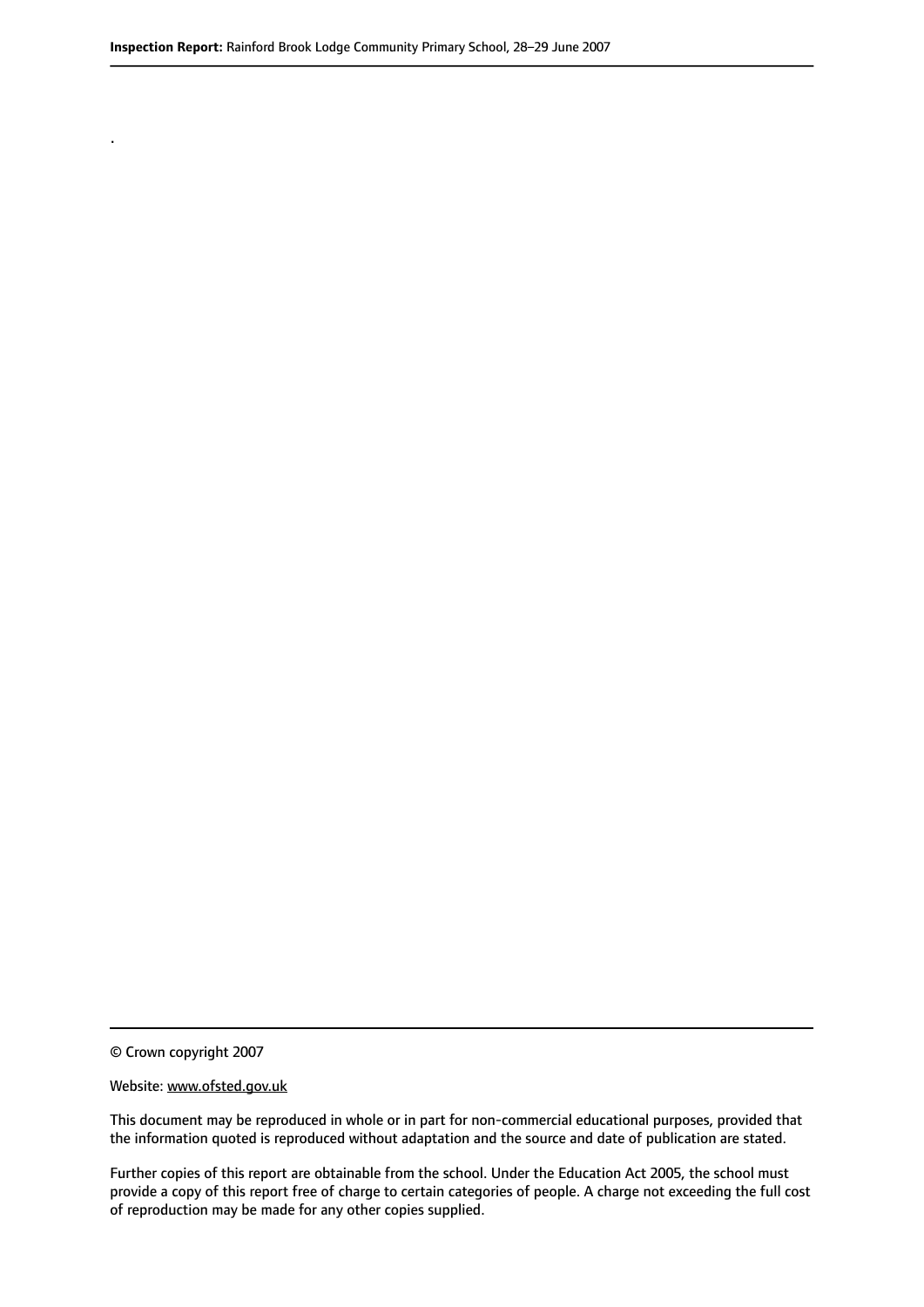# **Introduction**

The inspection was carried out by two Additional Inspectors.

#### **Description of the school**

This is a smaller than average primary school. The proportion of pupils eligible for free school meals is below average, as is the proportion of pupils with special educational needs. The vast majority of pupils are from White British heritage. The school has Investors in People status, the National Healthy Schools Award and is a member of the Premier Partnership with a local university to support teacher training.

#### **Key for inspection grades**

| Grade 1 | Outstanding  |
|---------|--------------|
| Grade 2 | Good         |
| Grade 3 | Satisfactory |
| Grade 4 | Inadequate   |
|         |              |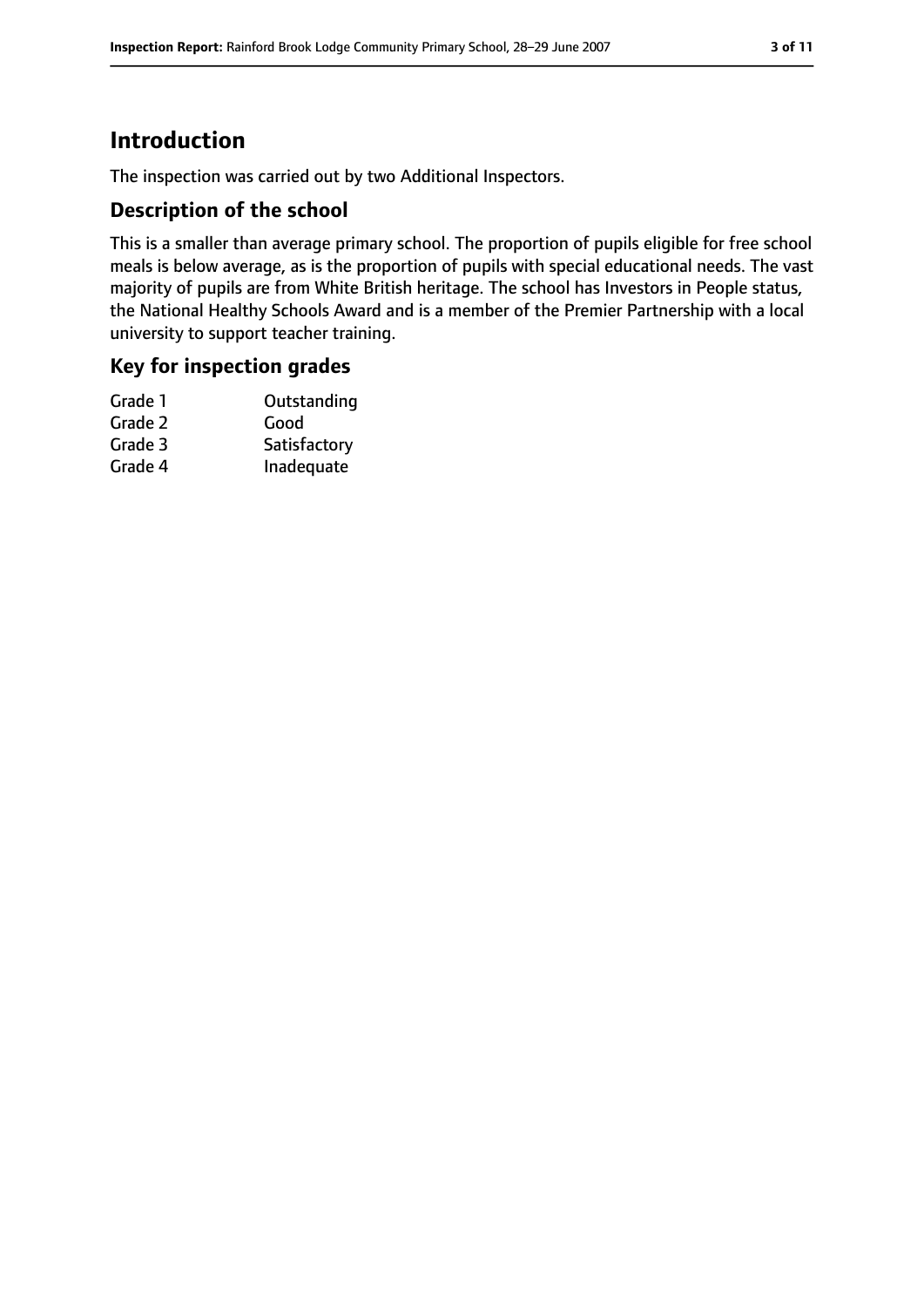## **Overall effectiveness of the school**

#### **Grade: 2**

This is a good school that gives good value for money. Overall, pupils' standards are above average and achievement is good in relation to pupils' starting points. This is an improvement on last year. In the 2006 national tests at the end of Year 6, results were broadly average indicating that the achievement of pupils in that year group was satisfactory. This was due, in the main, to weaknesses in the performance of a number of boys in the English tests. A strong focus on literacy across the school combined with a more rigorous approach to monitoring and tracking pupils' progress in lessons has raised standards and achievement. The standards in writing, while improving, are still a relative weakness compared to those reached in reading and mathematics. The quality and standards in the Foundation Stage are good with some outstanding features. This is due to the consistently good quality of teaching and learning and a very creative, active and well planned curriculum that meets the needs of all pupils.

Pupils' personal development is good. Pupils enjoy coming to school and taking part in the very rich range of experiencesit offers. Behaviour is exemplary and attendance is good. Spiritual, moral, social and cultural development is good with outstanding features. Pupils readily accept responsibility for their own actions and show excellent caring and responsible attitudes towards their own health and safety and the well-being of each other. Pupils develop good independent learning and enterprise skills which contribute significantly to their future economic well-being.

The quality of teaching and learning is good with some that is outstanding, particularly when teachers make learning active through practical work, real life experiences and role play. The curriculum is outstanding. Learning is greatly enriched by a very wide variety of events, links with other schools and use of outside venues and experts which bring the curriculum to life. An excellent example of this was the rehearsal seen for the local village hall centenary festival. Pupils had researched the history of dance styles used by their parents and grandparents and then joyfully and expertly danced and acted out each era.

Care guidance and support are good. Procedures for safeguarding pupils in school are well in place and strong personal health and social education means that pupils are equipped to make the right choices with regard to their personal well-being. Support to ensure the smooth transition at key points within and on leaving school is excellent. Good systems are in place to monitor pupils' progress and identify those pupils who need additional support.

Leadership and management are good. The headteacher, with the full support of the governing body, has a good vision for improving the school based on an accurate evaluation of the school's strengths and weaknesses. There is a good and developing team of subject leaders and appointments have been made to strengthen key senior positions in the school in the next school year. The headteacher has recently established good monitoring and evaluation systems which are used well to target work to meet pupils' needs in lessons. These systems provide a sound basis for developing the coordinators' and new leadership team's roles in monitoring and evaluating pupils' progress towards their targets in the national tests, but this is at an early stage of development.

The school has a well deserved reputation in the area. It openly shares its resources with local groups before, during and after the school day and uses links with the community, local schools and other institutions to great effect, clearly living up to its name as a 'community' school. Leaders are not complacent. They have made good improvements since the last inspection and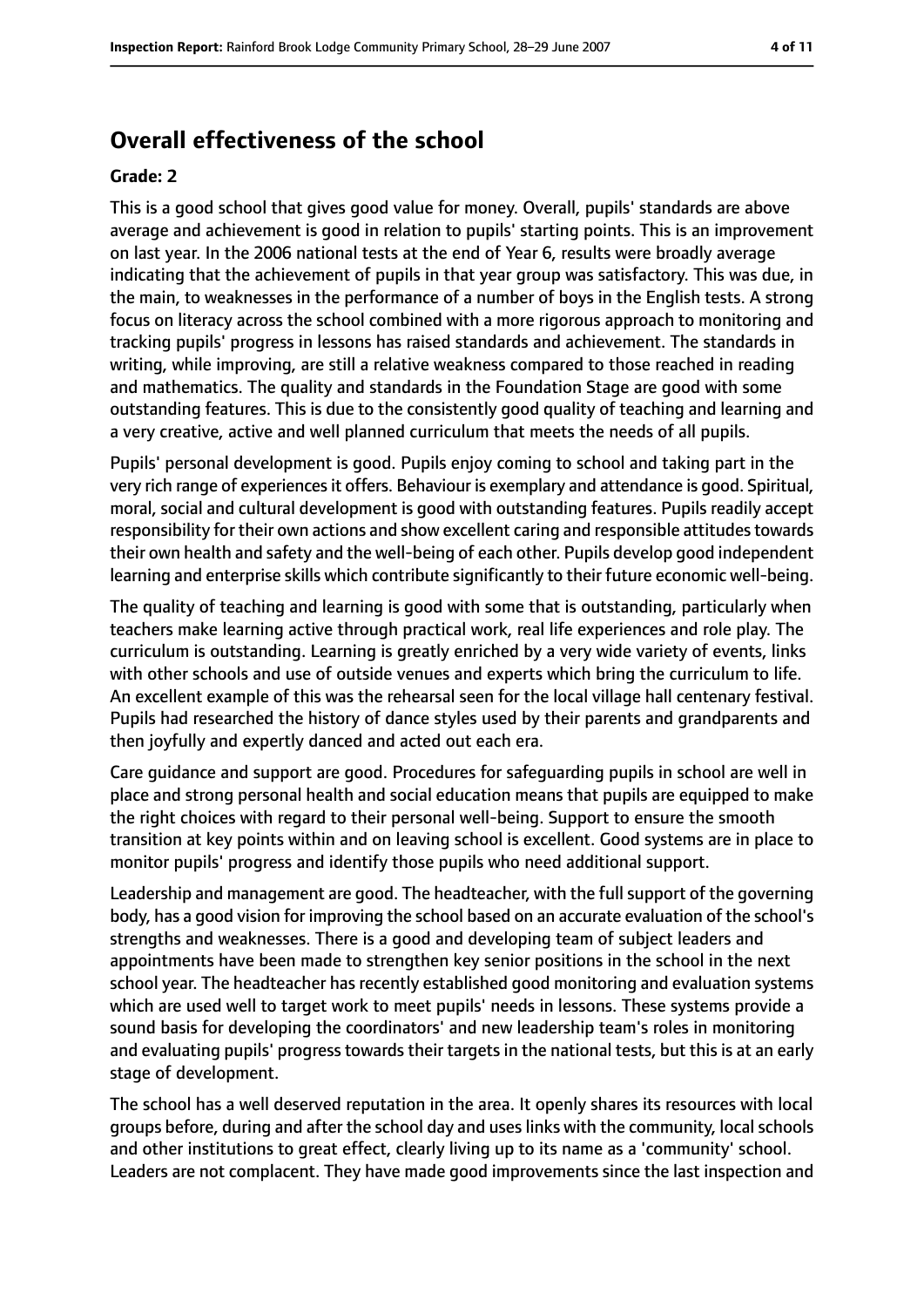have responded robustly to the recent dip in standards. Consequently, there is a good capacity to improve.

#### **What the school should do to improve further**

- Raise standards, particularly in writing, to ensure pupils achieve good results in the English tests at the end of Year 6.
- Ensure the new leadership team and subject coordinators effectively monitor pupils' progress towards their expected levels in the national tests.

## **Achievement and standards**

#### **Grade: 2**

Children make good progress in the Foundation Stage. They start with broadly average attainment and reach standards that are just above average by the time they move in to Year 1. Attainment builds progressively through the school. By the end of Key Stage 2 pupils reach above average standards and progress is good. The school's actions to improve pupils' literacy skills, and the introduction of a more robust system to monitor pupils' progress within lessons, has raised overall standards. Consequently, pupils achieve well given their initial starting points. However, while standards in writing are improving, they lag behind those reached in reading and mathematics. Good support by teachers and teaching assistant ensures the small number of pupils with learning difficulties and/or disabilities make good progress.

## **Personal development and well-being**

#### **Grade: 2**

Pupils are active citizens in school and in the community and thoroughly enjoy the wide variety of experiences the school offers. They show an excellent understanding and attitude towards developing healthy and active lifestyles. Excellent links with children with different cultural backgrounds ensure they develop high levels of understanding of their own and other cultures. The national Healthy Schools Award, their ready involvement in a wide range of sporting activities, the work of the school council and the Year 5 peer mentors are a few of the many good examples of pupils caring for themselves and each other. Behaviour is excellent and attendance is good, although some days are lost due to holidays taken in school time. Pupils play well together and use the many playground games and facilities very well so all enjoy their free time. The emphasis on acting out situations enables pupils to develop good interpersonal skills, promotes their self-esteem and develops their understanding of important social and environmental issues. Consequently, preparation for their future economic well-being is good.

# **Quality of provision**

#### **Teaching and learning**

#### **Grade: 2**

The quality of teaching and learning is good. Overall, teachers and their assistants have secure subject knowledge and provide effective and sensitive support that enables all pupils to make good progress. Work is well planned and matched to pupils' needs. Role play is used to great effect across the school so that pupils immerse themselves in the situations they are studying and understand and empathise with the characters and issues involved. This is evident in all key stages. For example, Reception children act as vets, Years 1 and 3 as detectives and newspaper reporters and Year 5 as matadors and animal rights supporters. On occasions teaching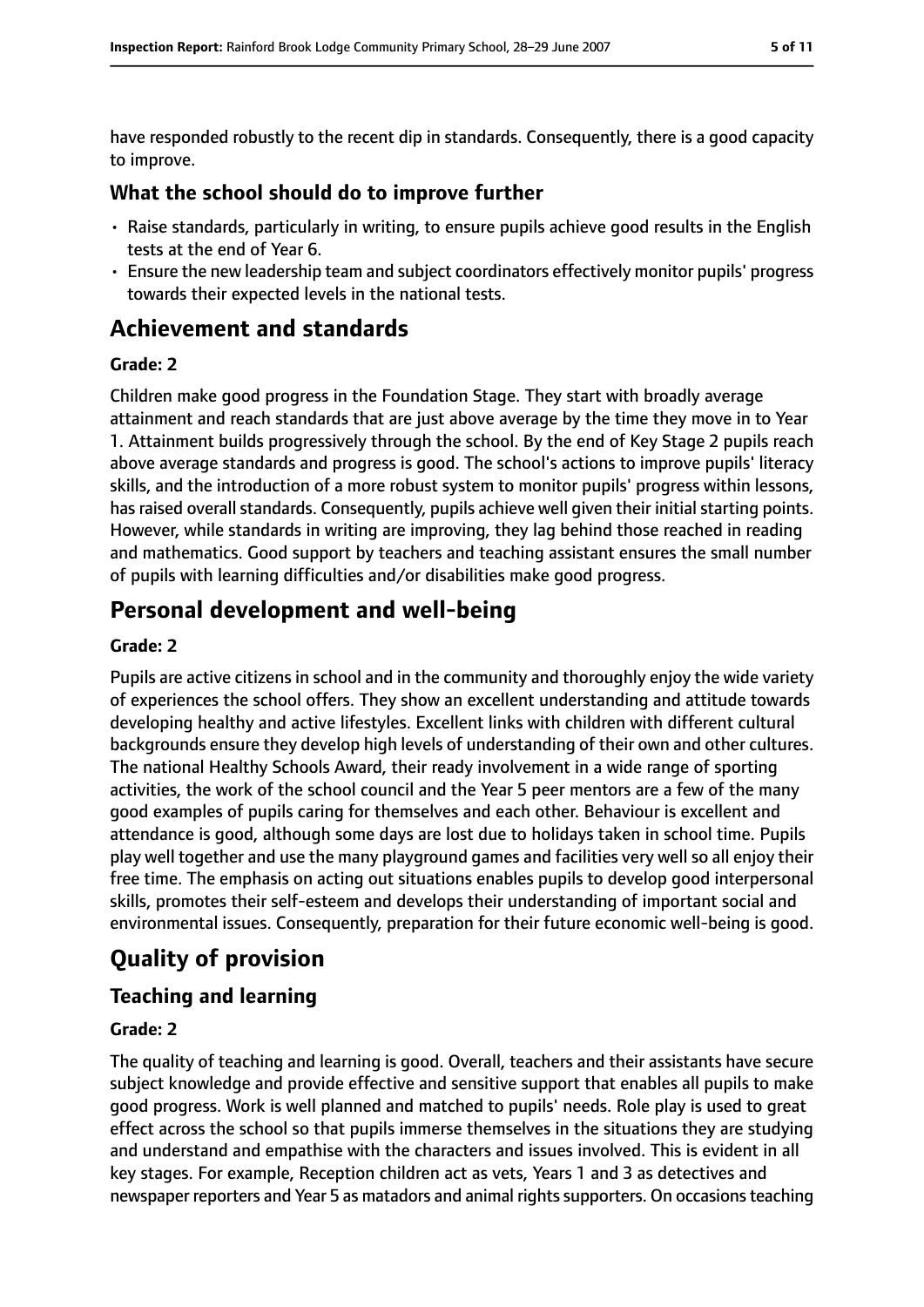and learning is outstanding when there is a strong focus on enjoyment, the pace is fast and a variety of challenging, imaginative, practical activities make learning fun and develop independence. Very occasionally, teaching and learning are satisfactory, particularly where too much time is spent introducing activities. Consequently, pace is restricted and pupils lose interest and concentration. Assessment procedures are developing well. Pupils say they are able to understand what they do well and what they have to do next in order to make progress and are beginning to be involved in assessing their own work.

#### **Curriculum and other activities**

#### **Grade: 1**

The school is modest in its judgement that it provides a good curriculum. Inspectors judge the curriculum is outstanding, creative, exciting and wide ranging. Literacy, numeracy and information and communication technology skills are given due priority, but the school has maintained an enhanced creative curriculum that is valued in all subjects. The range of opportunities for pupils to develop skills and foster interests outside of lesson time is exceptional, as are the links with the high school that enable pupils to benefit from science and French lessons. The pupils say they really enjoy their frequent trips to places of interest like Wigan Pier and the Manchester Science Museum. Older pupils' teamwork skills and self-confidence are well developed through the annual residential visit to Grange over Sands. A particularly exciting initiative is the excellent links the Year 3 pupils have made with pupils in a multicultural Bolton school as part of the 'Children Talking' project. This has developed their knowledge of living in multicultural Britain which is invaluable for these pupils from predominantly White British backgrounds. A significant strength is the continuation of the project next year so that eventually all pupils in Years 3 to 6 will be involved.

#### **Care, guidance and support**

#### **Grade: 2**

The school takes good care of its pupils. There are appropriate procedures to safeguard children and to ensure their health, safety and general well-being.

The most vulnerable pupils are well supported and the high level of pastoral care provided is very evident in the outstanding behaviour the pupils display at all times. Parents are fully confident that their children are safe in school. Pupils agree that disagreements are easily resolved and that any bullying is swiftly dealt with. The recently introduced whole-school system for tracking pupils' progress is beginning to have a positive impact on raising standards. Staff use this information well to focus additional support for those pupils who are not reaching their expected targets. Outstanding induction and transition arrangements from Reception to Year 1 ensure that children settle into new routines extremely well. Excellent links with the high school, from an early age, ensures pupils are very well prepared to move on to the next stage.

## **Leadership and management**

#### **Grade: 2**

The quality of leadership is good. Good self-evaluation has accurately identified the causes behind the recent drop in standards and good actions have been introduced to remedy the situation. Following the disappointing results in 2006, the school judged that achievement and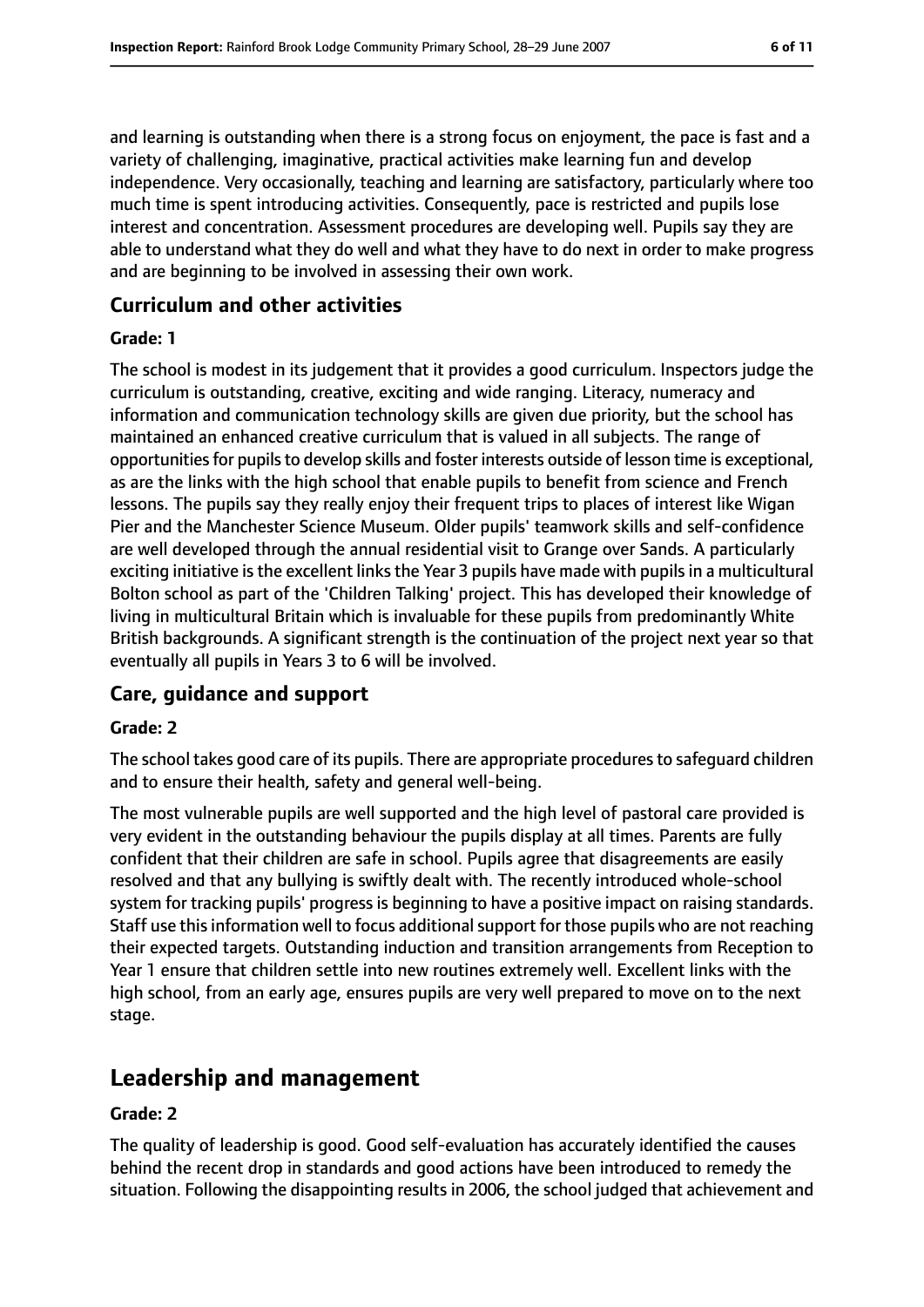standards were satisfactory. However, inspectors agree with the school's current view that actions taken have led to improvements. Parents are very supportive of the school but are concerned over the recent disruptions caused to teaching due to staff absence. Recent appointments have been made to build capacity in the senior leadership team and improve teaching provision. Subject coordinators, some who are relatively new to the role, effectively monitor planning and teaching in their area. Their roles in monitoring standards are developing but are not yet fully effective in tracking pupils' progress towards their expected outcomes in the national tests. Staff development is good and the school has an excellent reputation for supporting trainee teachers. The governors give good support and are developing their roles as the critical friends of the school.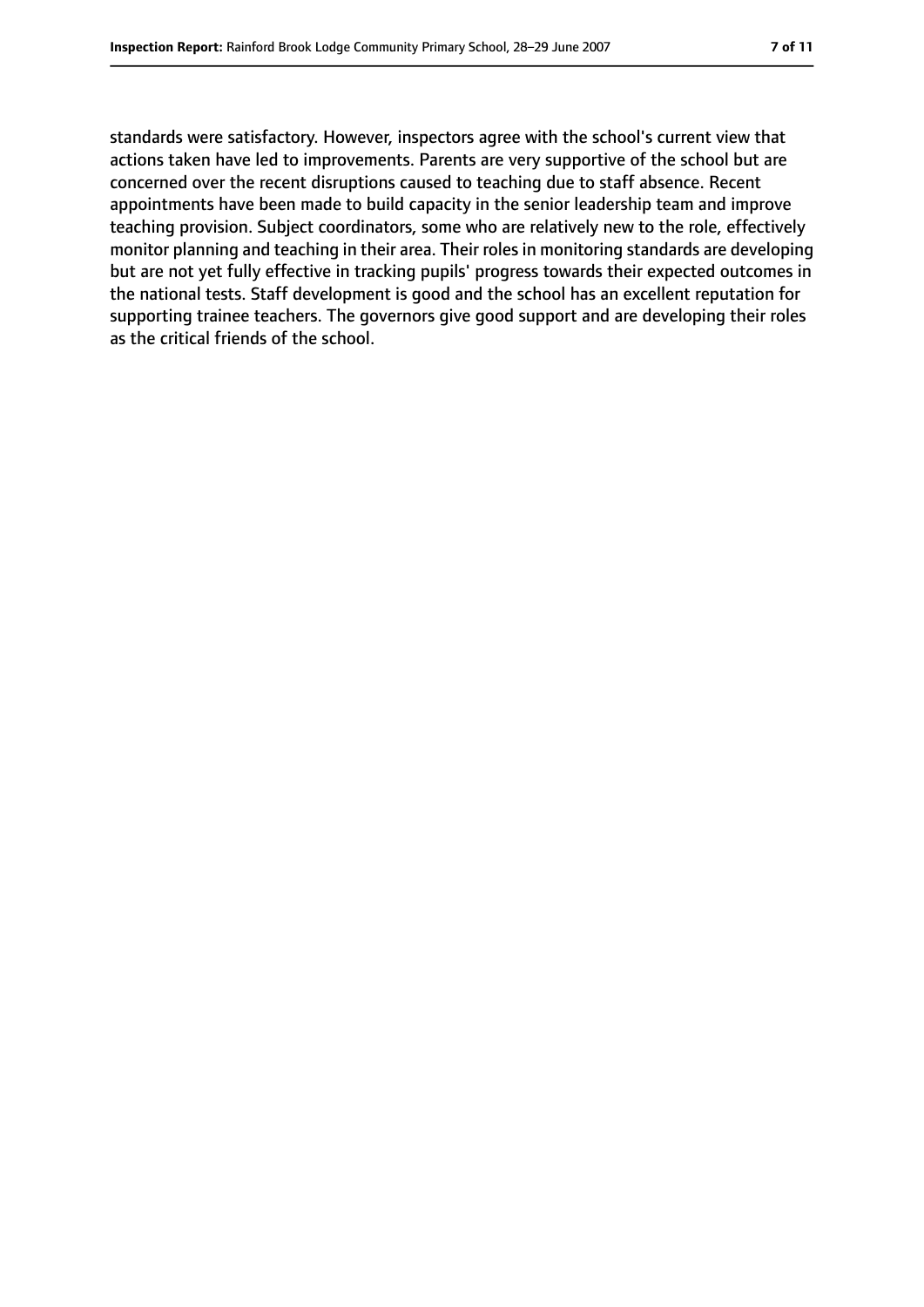**Any complaints about the inspection or the report should be made following the procedures set out in the guidance 'Complaints about school inspection', which is available from Ofsted's website: www.ofsted.gov.uk.**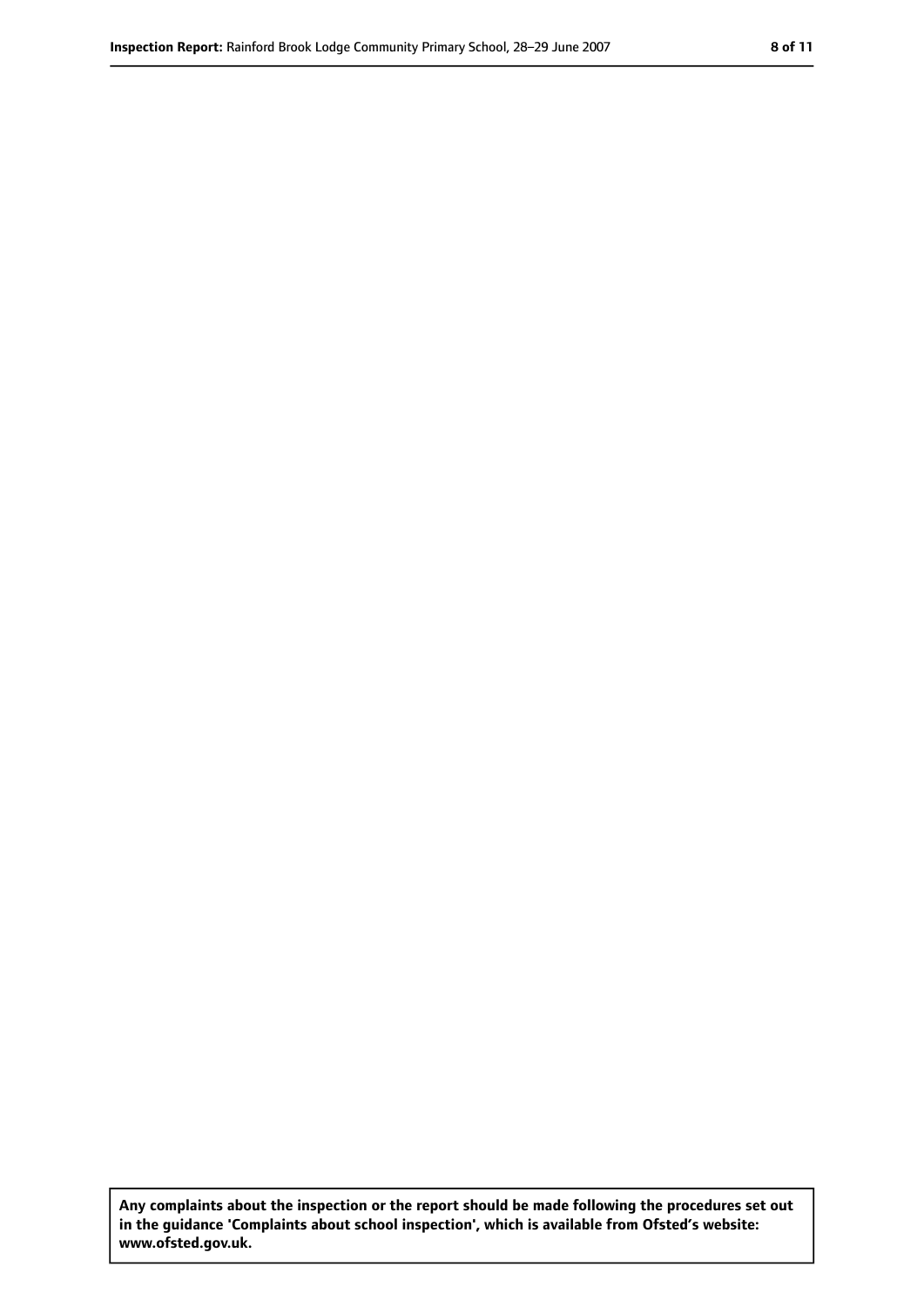# **Inspection judgements**

| Key to judgements: grade 1 is outstanding, grade 2 good, grade 3 satisfactory, and grade 4 | <b>School</b>  |
|--------------------------------------------------------------------------------------------|----------------|
| inadeauate                                                                                 | <b>Overall</b> |

## **Overall effectiveness**

| How effective, efficient and inclusive is the provision of education, integrated<br>care and any extended services in meeting the needs of learners? |     |
|------------------------------------------------------------------------------------------------------------------------------------------------------|-----|
| How well does the school work in partnership with others to promote learners'<br>well-being?                                                         |     |
| The quality and standards in the Foundation Stage                                                                                                    |     |
| The effectiveness of the school's self-evaluation                                                                                                    |     |
| The capacity to make any necessary improvements                                                                                                      |     |
| Effective steps have been taken to promote improvement since the last<br>inspection                                                                  | Yes |

### **Achievement and standards**

| How well do learners achieve?                                                                               |  |
|-------------------------------------------------------------------------------------------------------------|--|
| The standards <sup>1</sup> reached by learners                                                              |  |
| How well learners make progress, taking account of any significant variations between<br>groups of learners |  |
| How well learners with learning difficulties and disabilities make progress                                 |  |

#### **Personal development and well-being**

| How good is the overall personal development and well-being of the<br>learners?                                  |  |
|------------------------------------------------------------------------------------------------------------------|--|
| The extent of learners' spiritual, moral, social and cultural development                                        |  |
| The behaviour of learners                                                                                        |  |
| The attendance of learners                                                                                       |  |
| How well learners enjoy their education                                                                          |  |
| The extent to which learners adopt safe practices                                                                |  |
| The extent to which learners adopt healthy lifestyles                                                            |  |
| The extent to which learners make a positive contribution to the community                                       |  |
| How well learners develop workplace and other skills that will contribute to<br>their future economic well-being |  |

#### **The quality of provision**

| How effective are teaching and learning in meeting the full range of the<br>learners' needs?          |  |
|-------------------------------------------------------------------------------------------------------|--|
| How well do the curriculum and other activities meet the range of needs<br>and interests of learners? |  |
| How well are learners cared for, quided and supported?                                                |  |

#### **Annex A**

 $^1$  Grade 1 - Exceptionally and consistently high; Grade 2 - Generally above average with none significantly below average; Grade 3 - Broadly average to below average; Grade 4 - Exceptionally low.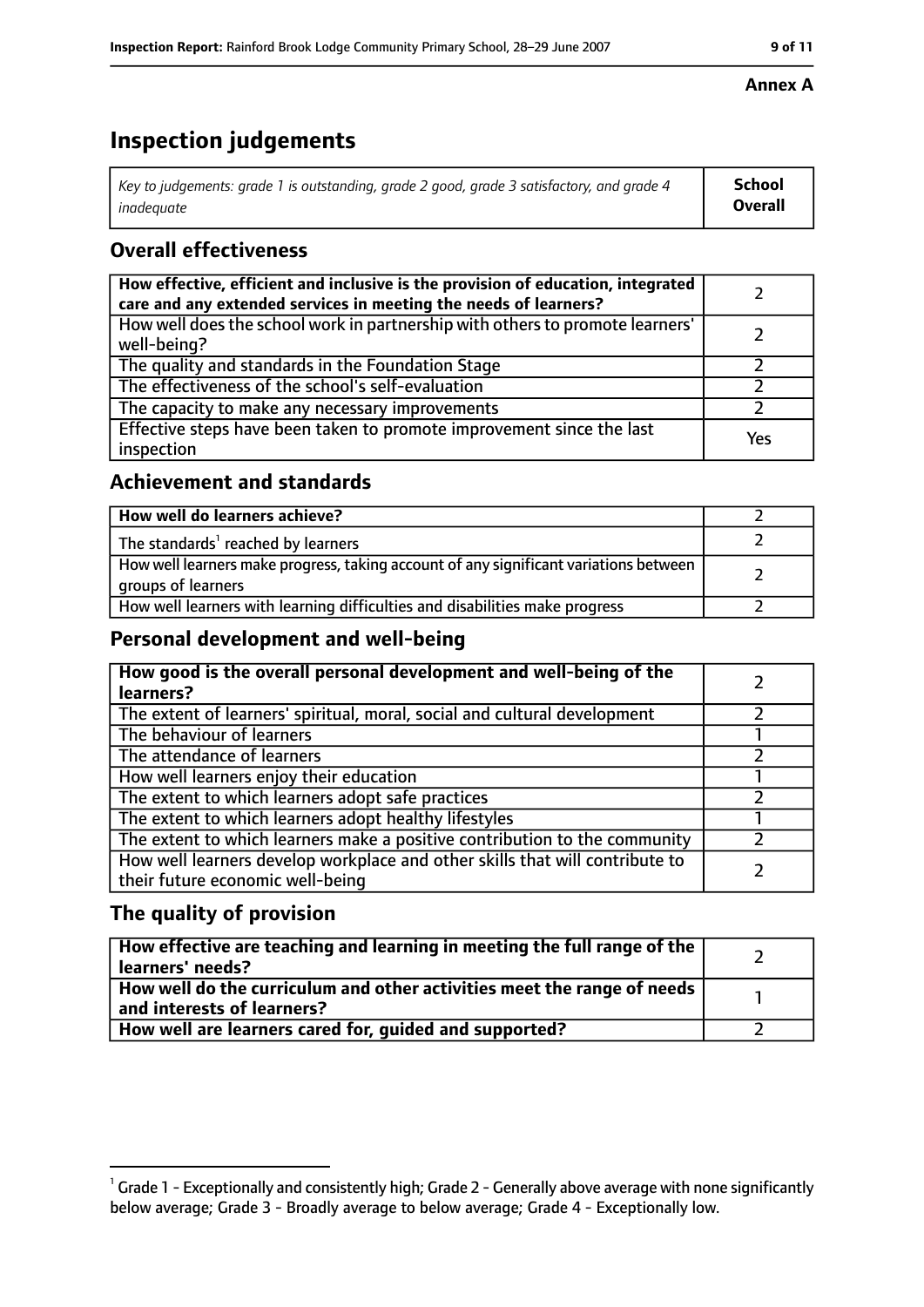#### **Annex A**

# **Leadership and management**

| How effective are leadership and management in raising achievement<br>and supporting all learners?                                              |     |
|-------------------------------------------------------------------------------------------------------------------------------------------------|-----|
| How effectively leaders and managers at all levels set clear direction leading<br>to improvement and promote high quality of care and education |     |
| How effectively performance is monitored, evaluated and improved to meet<br>challenging targets                                                 |     |
| How well equality of opportunity is promoted and discrimination tackled so<br>that all learners achieve as well as they can                     |     |
| How effectively and efficiently resources, including staff, are deployed to<br>achieve value for money                                          | 7   |
| The extent to which governors and other supervisory boards discharge their<br>responsibilities                                                  | 7   |
| Do procedures for safequarding learners meet current government<br>requirements?                                                                | Yes |
| Does this school require special measures?                                                                                                      | No  |
| Does this school require a notice to improve?                                                                                                   | No  |